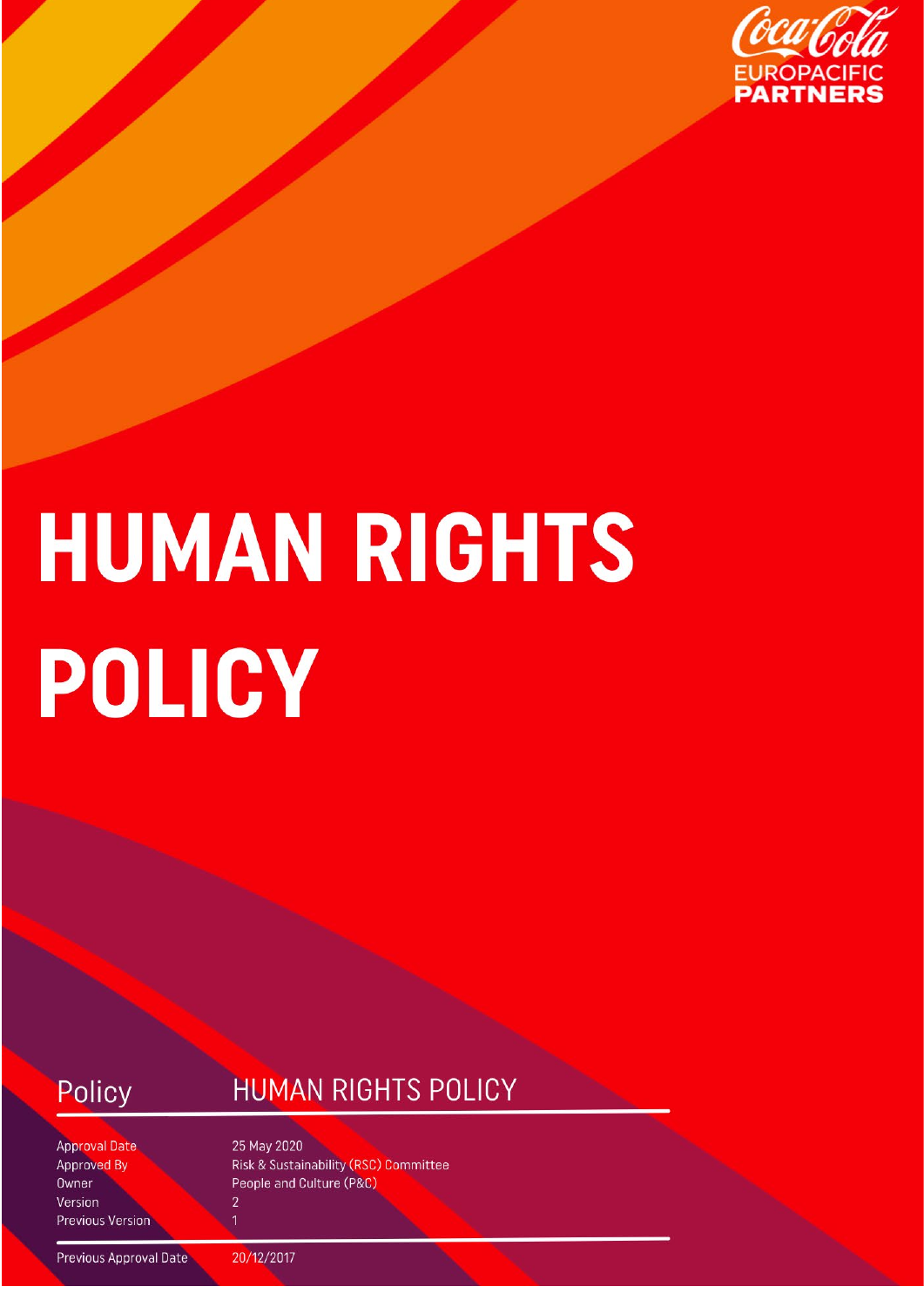

# **CONTENTS**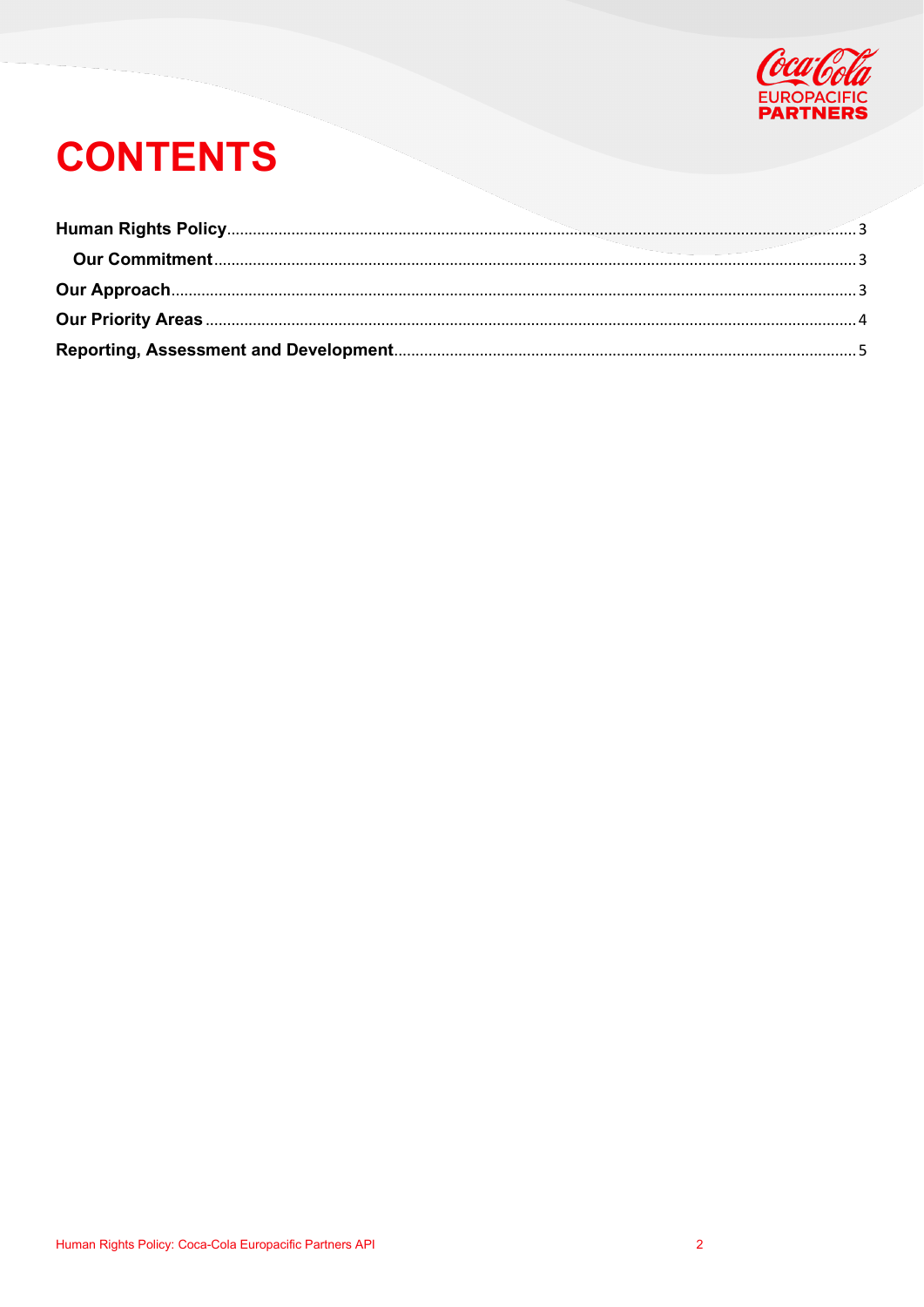

## <span id="page-2-0"></span>**Human Rights Policy**

At Coca-Cola Europacific Partners API we make a distinctive and positive contribution to the world we live in and respect for human rights isfundamental to this. We recognise the importance of our obligation to promote and observe internationally recognised human rights in the way we conduct and operate our business. We are committed to ensuring our workplace, our supply chain and our community is safe, lawful, and diverse – respectful and responsible everywhere, every day.

Our Human Rights Policy is guided by international human rights principles encompassed in the Universal Declaration ofHuman Rights, the International Labour Organisation's Declaration on Fundamental Principles and Rights at Work, the United Nations Global Compact, the United Nations Permanent Forum on Indigenous Issues and the United Nations Guiding Principles on Business and Human Rights.

#### <span id="page-2-1"></span>**Our Commitment**

Coca-Cola Europacific Partners API respects human rights. We are committed to identify, prevent, and mitigate potential and actual adverseactivities which may have an impact on human rights, resulting from or caused by our business.

#### **1. Community and Stakeholder Engagement and Respect**

We recognise our impact on the communities in which we operate. We are committed to engaging with stakeholders in those communities to ensure that we are listening to, learning from, and considering their views as we conduct our business. Where appropriate, we are committed to engaging in dialogue with stakeholders on human rights issues related to our business. We believe that local issues are most appropriately addressed at the local level, provided they comply with our commitments in this policy. We are also committed to creating economic opportunity and fostering goodwill in thecommunities in which we operate through locally relevant initiatives.

#### **2. Competing Obligations**

Where we encounter a conflict between internationally recognised human rights and the national laws of the country in which we operate, we will seek ways to promote and honour the principles of international human rights to the greatestextent possible.

#### <span id="page-2-2"></span>**Our Approach**

#### **1. Implementation of the Policy**

We are committed to achieving the highest standards of corporate governance and business conduct. The Coca-Cola Europacific Partners API Leadership Team oversee implementation of and compliance with the Human Rights Policy.

#### **2. Application of the Policy**

Our Human Rights Policy applies to Coca-Cola Europacific Partners API the entities that we own, the entities in which we hold a majority interest, and the facilities that we manage. We are also committed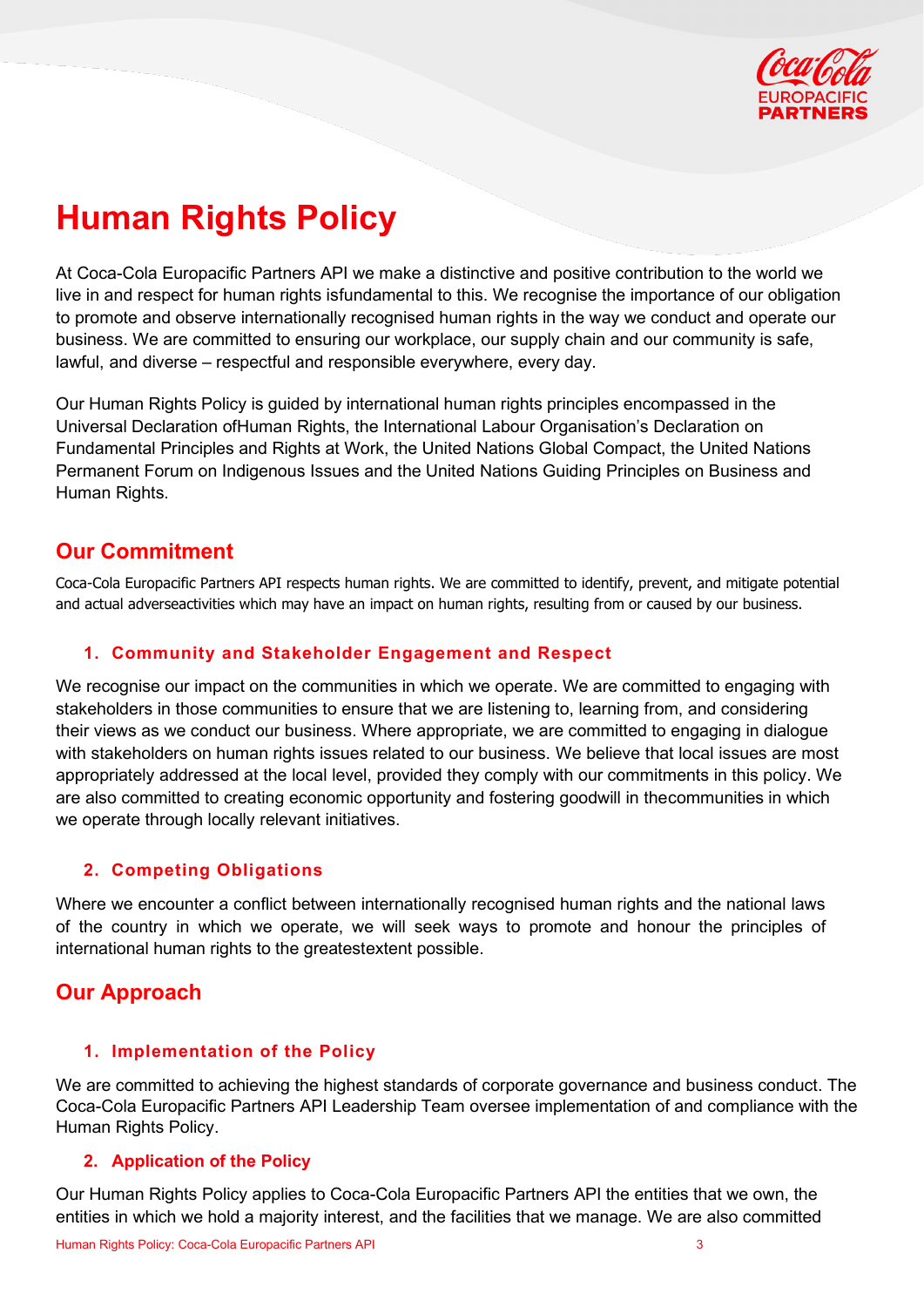to working with and encouraging our partners and suppliers to uphold the principles in this Policy and to adopt similar policies within their businesses. We consider seriously human rights when deciding to engage or end business relationships. Consistent with the guiding principles outlined above, this policy also commits Coca-Cola Europacific Partners API to work proactively to support human rights in the communities in whichwe operate.

#### <span id="page-3-0"></span>**Our Priority Areas**

We recognise that we have a responsibility to respect all human rights. We also acknowledge that human rights concernsaffect different businesses in different ways, so we have identified several key human rights priority areas that are particularly relevant to our operations and the way we conduct our business. We acknowledge that we need to take ongoing action to assess and address potential and actual human rights risks in these critical focus areas.

We also recognise that the human rights risks we face may vary in different operating environments, and understandingthese concerns from a local perspective is crucial. We are committed to ongoing consultation with the local communitiesand our supply partners in which we operate to better understand the nature of the potential and actual human rights risks that are present in those areas and enhance our ability to effectively address and respond to these issues.

We acknowledge that our key human rights priority areas may change over time alongside changes to how and where weoperate. That is why we continue to monitor these human rights priorities, assess the effectiveness of existing mechanisms, and make ongoing improvements to our risk management processes for all human rights concerns.

#### **1. Valuing Diversity**

Coca-Cola Europacific Partners API values the diversity of the people with whom we work and the contributions they make. We are committed to equal opportunity and an inclusive workplace, and do not tolerate discrimination or harassment on the basis of race, gender, colour, national or social origin, religion, age, disability, sexual orientation, gender identification or expression, political opinion or any other status protected by applicable law. Recruitment, hiring, placement, training, compensation, and advancement at Coca-Cola Europacific Partners API is based on merit, including qualifications, performance, skills, and experience.

We do not tolerate disrespectful or inappropriate behaviour, unfair treatment, or retaliation of any kind. Harassment is unacceptable in the workplace and in any work-related circumstance outside the workplace.

#### **2. Freedom of Association and Collective Bargaining**

We respect our employees' right to form, join or not to join a labour union without fear of reprisal, intimidation, or harassment. Where employees are represented by a legally recognised union, we are committed to establishing a constructive dialogue with their freely chosen representatives. We are committed to bargaining in good faith with such representatives in compliance with all applicable laws.

#### **3. Safe and Healthy Workplace**

We provide a safe and healthy workplace and complies with applicable safety and health laws, regulations, and internalrequirements. We are dedicated to maintaining a productive workplace by minimising the risk of accidents, injury and exposure to health risks. We are committed to engaging with our employees to continually improve health, mental wellbeing, and safety in our workplaces, including the identification of hazards and remediation of health and safety issues.

#### **4. Workplace Security**

Human Rights Policy: Coca-Cola Europacific Partners API 4 We are committed to maintaining a workplace that is free from violence, harassment, intimidation and other unsafe or disruptive conditions due to internal and external threats.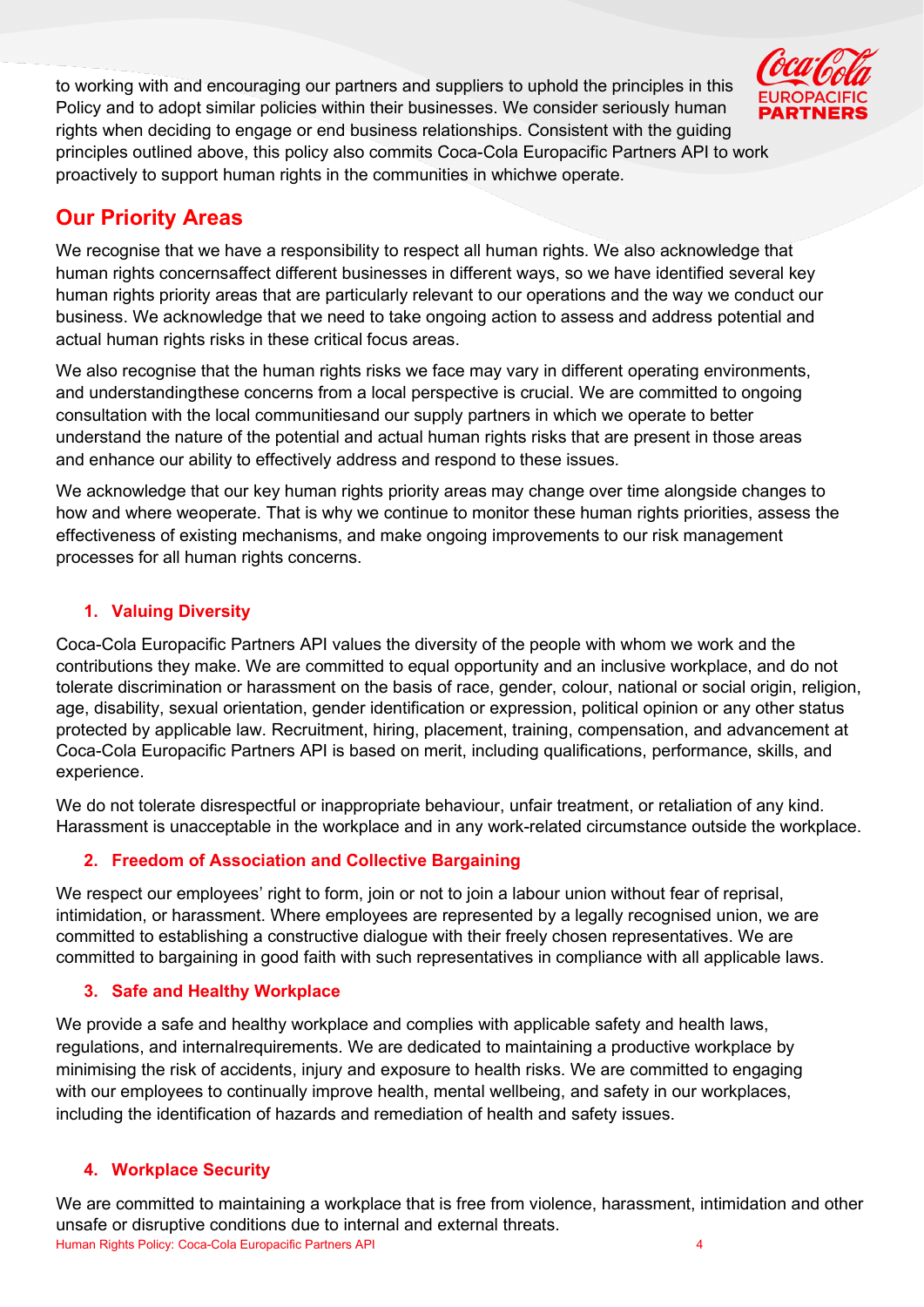Security safeguards for employees are provided as needed and will be maintained with respect for employee privacy and dignity. We value the importance of the right to privacy, and we ensure that the ways we collect, store and handle personal information complies with applicable data protection and privacy laws.

#### **5. Forced Labour, Child Labour and Human Trafficking**

We prohibit the use of all forms of forced labour, including prison labour, indentured labour, bonded labour, military labour, slave labour and any form of human trafficking. We do not employ children below minimum age provisions ofapplicable laws and require that our suppliers adhere to the same standards.

We are committed to ensuring that our operations and supply chains are free from modern slavery practices. We set clearexpectations for our employees, contractors, business partners and suppliers to encourage the disclosure of potential human rights breaches and are prepared to take steps to prevent and address it.

#### **6. Work Hours, Wages and Benefits and Right to Work**

We compensate employees competitively relative to the industry and local labour market. We operate in full compliancewith applicable wage, work hours, overtime, and benefits laws.

We verify that all employees have the right to work in the jurisdictions in which they are employed.

#### **7. Land Tenure, Water Resources and Environmental Impacts**

We are committed to ensuring minimal impact on the environment, particularly avoiding impacts that may also result in increased risk to human rights such as access to water, sanitation, and clean environments. While we do not often purchase ingredients directly from farms, we are compelled, based on our values as a major buyer of several agriculturalcommodities, to act and to use our influence to help protect the land rights of local farmers and communities.

#### **8. Healthy Lifestyles**

We are committed to providing transparent nutrition information and a range of beverage options to enable consumers tomake informed choices consistent with a healthy lifestyle.

#### **9. Vulnerable Individuals and Communities**

We are committed to respecting the human rights of individuals belonging to specific groups or populations who may be atheightened risk of becoming vulnerable or marginalised if adversely impacted by our activities or business relationships.

We apply the principle of Free Prior and Informed Consent when consulting with communities.

#### <span id="page-4-0"></span>**Reporting, Assessment and Development**

#### **1. Public Reporting**

We report to the public on our human rights-related risks, processes, and commitments. We are committed to adhering to applicable legislative reporting obligations, including modern slavery reporting requirements.

We acknowledge the importance of being honest and transparent in our reporting to provide accountability to individuals, stakeholders, communities, and other potentially affected parties who may be impacted by these matters. We believe that communicating openly about human rights risks and the initiatives we undertake to prevent and respond to these risks is a key component of our human rights' due diligence.